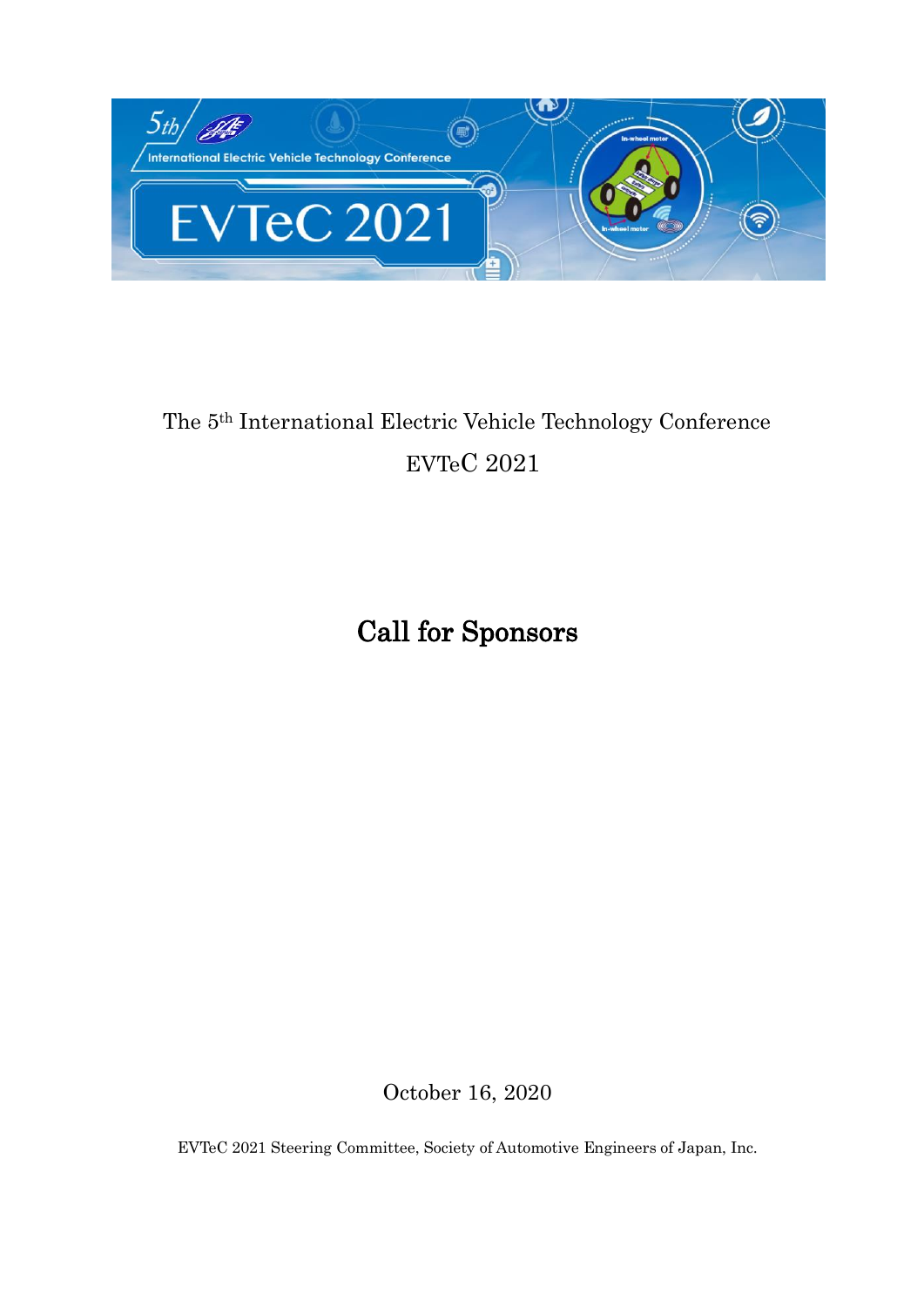#### Greeting

EVTeC 2021 steering committee invites and warmly welcomes sponsors. The sponsorships can reach out to a highly qualified technical audience from academia and industry in the field of the related technologies.

Organized by the JSAE, the leading academic society of automotive engineers in Japan, EVTeC is a conference that focuses on EVs, HEVs, FCVs, PHVs and various other related technologies. The first EVTeC was held in May 2011 with great success of 66 papers and gathered 230 participants. The second EVTeC was successfully held in May 2014, featuring 90 papers and 264 participants. The third EVTeC was held in May 2016, which was also a success with 101 papers and 293 participants. The fourth was held jointly with EVS organized by JARI as EVS 31 & EVTeC 2018 in Kobe, October, resulting in the scale expansion of 317 papers and 1160 participants for the symposium.

EVTeC 2021 will be held at Pacifico Yokohama, alongside the JSAE Annual Spring Congress. More than 90,000 people are expected to visit the exhibition. Participation in the Spring Congress and exhibition is free of charge for EVTeC participants, and these events provide an excellent opportunity to see the forefront of activities being carried out in Japan.

Countries around the world are pinning much hope on electric vehicles and putting much effort in their popularization, as a means of dealing with global warming problems, extricating themselves from dependence on oil and addressing energy conservation. As part of this, along with innovations in batteries and other component technologies, evolution of EV bodies have been steadily promoted. Furthermore, in recent years, in addition to partnerships with electric power systems, we have also begun exploring the potential for creating value and providing services based on new perspectives such as CASE (connected, autonomous, shared, and electric) on the back of advances in information technology. It is our hope, therefore, that EVTeC 2021 will serve as a forum for international discussion on the topics of new mobility beyond CASE in the form of next-generation electric vehicles and smart society.

Being a sponsor will allow the organization to get first-hand access to the latest research and discussion on relevant topics. We hope this opportunity can help the organization to success.

With best wishes, Hiroshi Fujimoto Chair of EVTeC 2021 Steering Committee Associate Professor, the University of Tokyo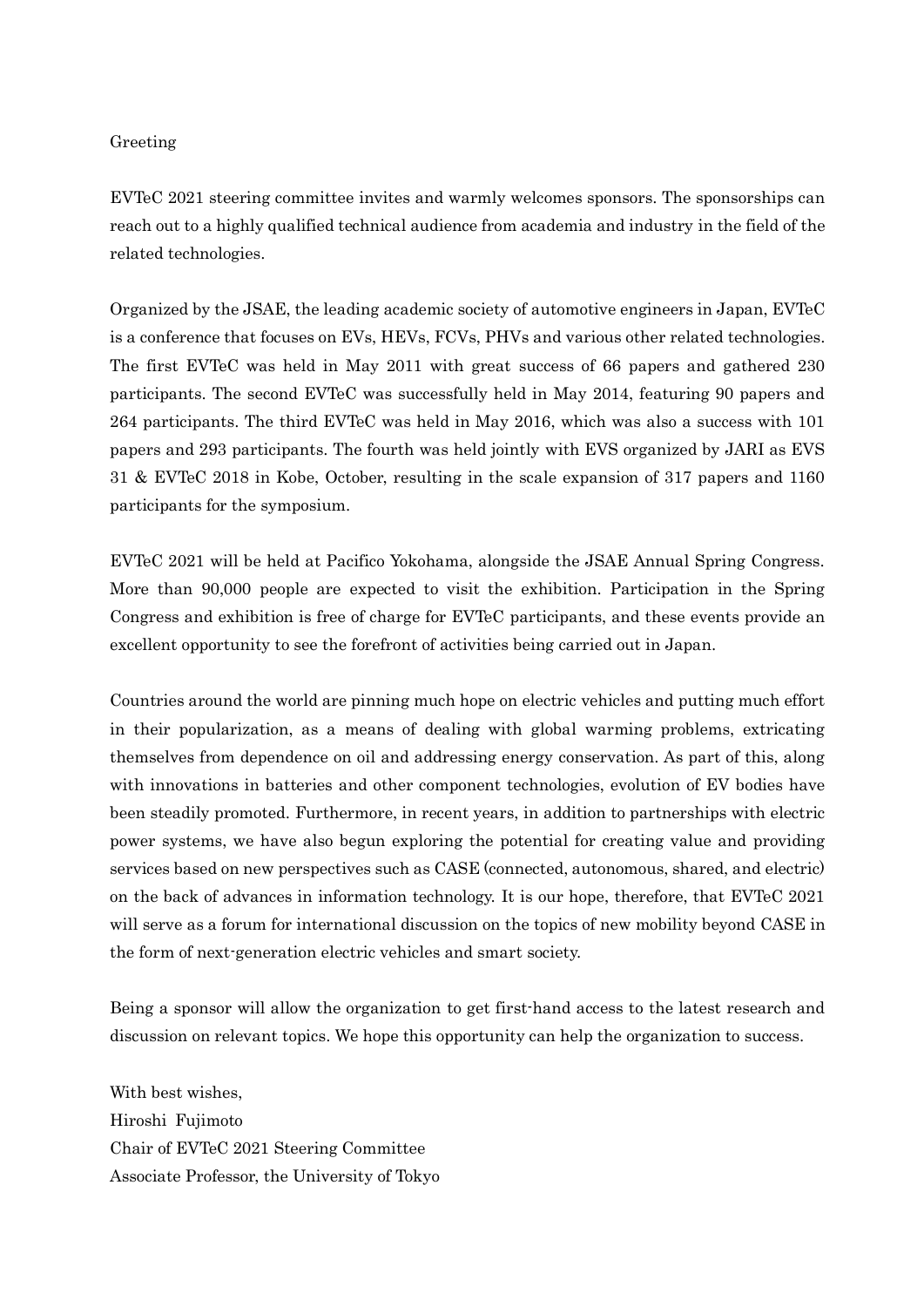

# Sponsorship Options

| Sponsorship Option                                                                                  | Gold                                               | Silver                      | Advertising             |
|-----------------------------------------------------------------------------------------------------|----------------------------------------------------|-----------------------------|-------------------------|
| Fee                                                                                                 | 700,000 JPY                                        | 350,000 JPY                 | 100,000 JPY             |
| Logo displayed before and between<br>the Plenary Sessions<br>(on the physical and virtual screen)   | X<br>with movie option<br>$(15 \text{ sec. max.})$ | $n/a$ .                     | $n/a$ .                 |
| Logo displayed before and between<br>the Technical Sessions<br>(on the physical and virtual screen) | X<br>with movie option<br>$(15 \text{ sec. max.})$ | X                           | $n/a$ .                 |
| Logo or Banner displayed on "My<br>Page" of delegates and on the Sign in<br>front of the Venue      | X                                                  | X                           | $n/a$ .                 |
| Logo on the Program Booklet PDF                                                                     | X (Large)                                          | X (Medium)                  | $X$ (Small)             |
| Advertising Material on the Program<br><b>Booklet PDF</b>                                           | X<br>1-page full color                             | X<br>$1/2$ -page full color | X<br>1/2-page greyscale |
| Logo on the Conference Homepage                                                                     | X (Large)                                          | $X$ (Small)                 | $n/a$ .                 |
| Logo or Banner on the Top Page of the<br><b>Online Proceedings</b>                                  | X                                                  | X                           | $n/a$ .                 |
| Complimentary Registration                                                                          | 2 persons                                          | 1 person                    | $n/a$ .                 |

Plan as of Oct. 2020, may be subject to revised

Application Deadline: January 29, 2021

Applicants will be requested to submit data by February 26 2021.

Contact: Hisataka Sakurai (Mr.),

Secretariat of EVTeC 2021Steering Committee, Society of Automotive Engineers of Japan, Inc. Mail: sakurai@jsae.or.jp / Phone: +81 3 3262 8235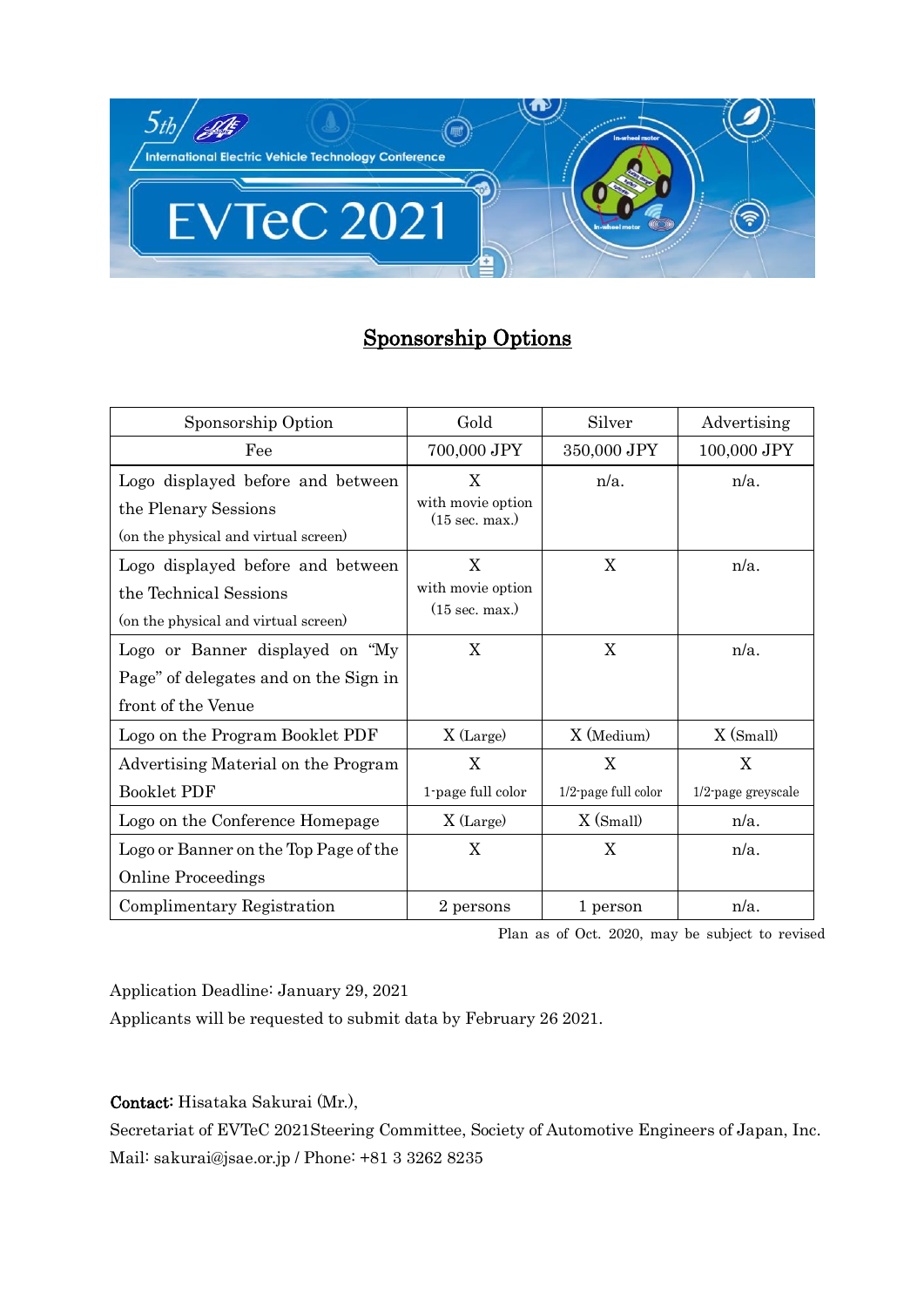# Conference Outline

### 1. Name of Conference

The 5th International Electric Vehicle Technology Conference Abbreviation: EVTeC 2021

# 2. Theme of Conference

"Future Mobility beyond CASE"

# 3. Venue

| 1) Physical: | Conference Center, Pacifico Yokohama                    |  |
|--------------|---------------------------------------------------------|--|
|              | 1-1-1, Minatomirai, Nishi-ku, Yokohama, Kanagawa, JAPAN |  |
| 2) Virtual:  | Webex Events (planned)                                  |  |

# 4. Schedule

24 through 26 May 2021

| 24 May | Opening, Keynote, and Technical Sessions                         |
|--------|------------------------------------------------------------------|
| 25 May | Plenary Session, Technical Sessions, and Banquet                 |
| 26 May | Plenary Session, Technical Sessions, Award Ceremony, and Closing |

# 5. Important Dates

| Late May 2020       | Call for Paper                  |
|---------------------|---------------------------------|
| 30 October 2020     | Deadline of Abstract Submission |
| $29$ January $2021$ | Notification of Acceptance      |
| End of March 2021   | Deadline for Final Manuscript   |

#### 6. In-Numbers (Estimation)

| Number of Papers:    | 140 (90 from Japan, 50 from Overseas)                                            |
|----------------------|----------------------------------------------------------------------------------|
| Number of Delegates: | 350 (270 from Japan, 80 from Overseas)                                           |
|                      | [c.f. Countries the Delegates that visited EVTeC 2018 (co-organized with EVS31)] |
|                      | Austria, Belgium, Canada, China, Finland, France, Germany, India, Italy, Korea,  |
|                      | Malaysia, Netherlands, New Zealand, Norway, Poland, Singapore, Spain,            |
|                      | Sweden, Taiwan, Thailand, United Kingdom, United States of America, etc.         |

#### 7. Conference Topics

- ➢ Vehicle & Transportation Systems
- ➢ Autonomous & Connected Vehicles
- ➢ Infrastructure
- ➢ Marketing & Promotion
- ➢ Energy Supply & Storage Systems
- ➢ Propulsion Systems & Components
- ➢ Power Electronics Components
- ➢ Wireless Power Transfer
- ➢ Other Related Topics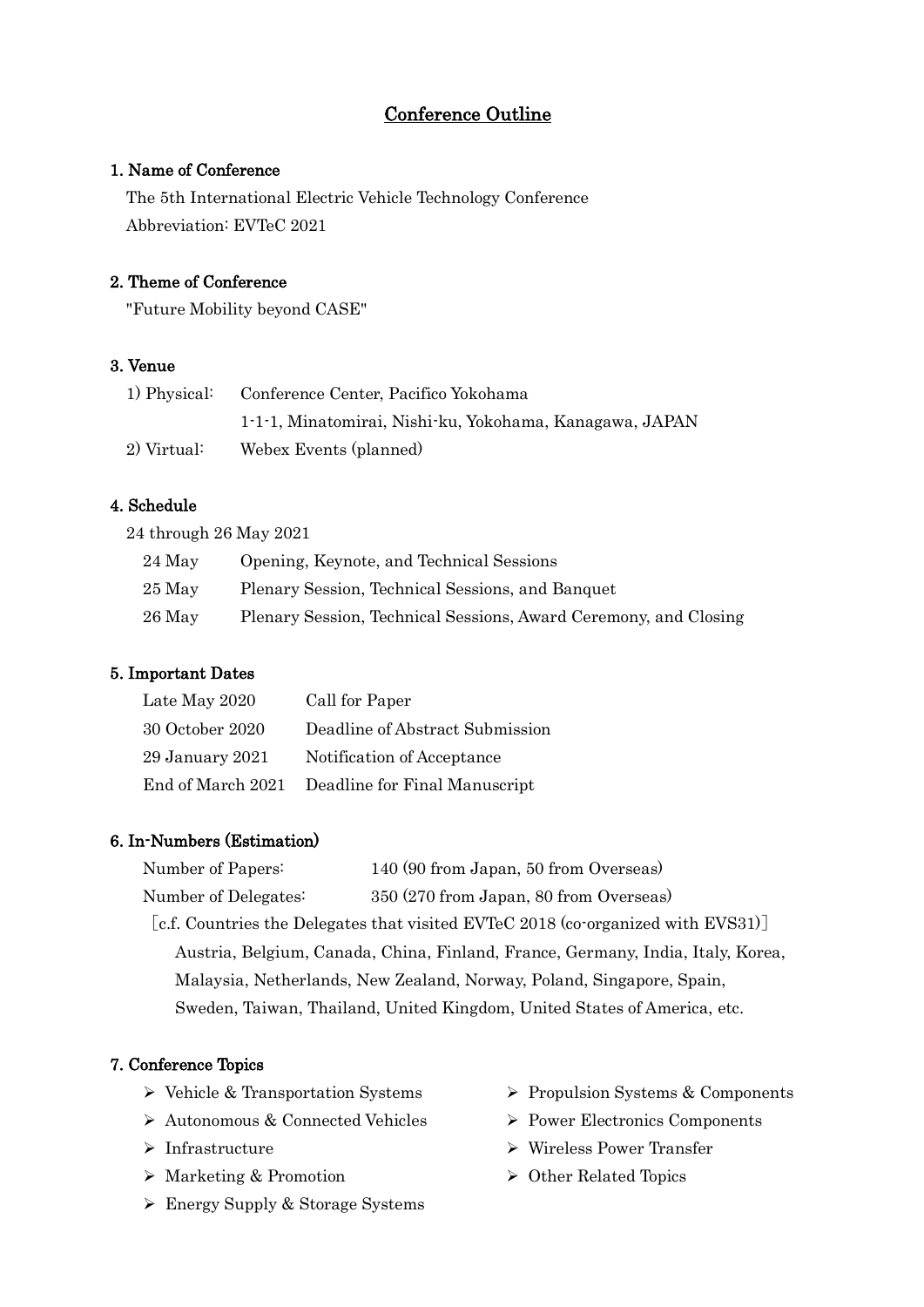#### 8. Organization

Organizer: Society of Automotive Engineers of Japan, Inc. In Collaboration with (plan): Battery Association of Japan (BAJ) Capacitor Forum CHAdeMO Association China Automotive Technology & Research Center (CATARC) China Electrotechnical Society (CES) Chinese Academy of Science (CAS) Consortium for Lithium Ion Battery Technology and Evaluation Center (LIBTEC) Electric Vehicle Association of Thailand (EVAT) Electric Vehicle Power Supply System Association (EVPOSSA) The Electrochemical Society of Japan (ECSJ) The European Association for Electromobility (AVERE) The Federation of Electric Power Companies of Japan (FEPC) Fuel Cell Development Information Center (FCDIC) Hydrogen Energy Systens Society of Japan (HESS) IEEE Vehicular Technology of Society (IEEE VTS) The Institute of Electrical Engineers of Japan (IEEJ) The Institute of Electrical Installation Engineers of Japan (IEIEJ) The Institute of Electronics, Information and Communication Engineers (IEICE) The Institute of Systems, Control and Information Engineers (ISCIE) Japan Auto Parts Industries Association (JAPIA) Japan Automobile Manufacturers Association (JAMA) Japan Automobile Research Institute (JARI) Japan Electrical Wiring Devices and Equipment Industries Association (JEWA) Japan Electronics and Information Technology Industries Association (JEITA) Japan EV Club The Japan Institute of Power Electronics (JIPE) The Japan Society of Mechanical Engineers (JSME) The Japanese Society for AI (JSAI) The Korean Society of Automotive Engineers (KSAE) New Energy and Industrial Technology Development Organization (NEDO) Next Generation Vehicle Promotion Center (NeV) Norwegian EV Association SAE International Society of Automotive Engineers of China (SAE-China) The Society of Instrument and Control Engineers (SICE) World Electric Vehicle Association (WEVA)